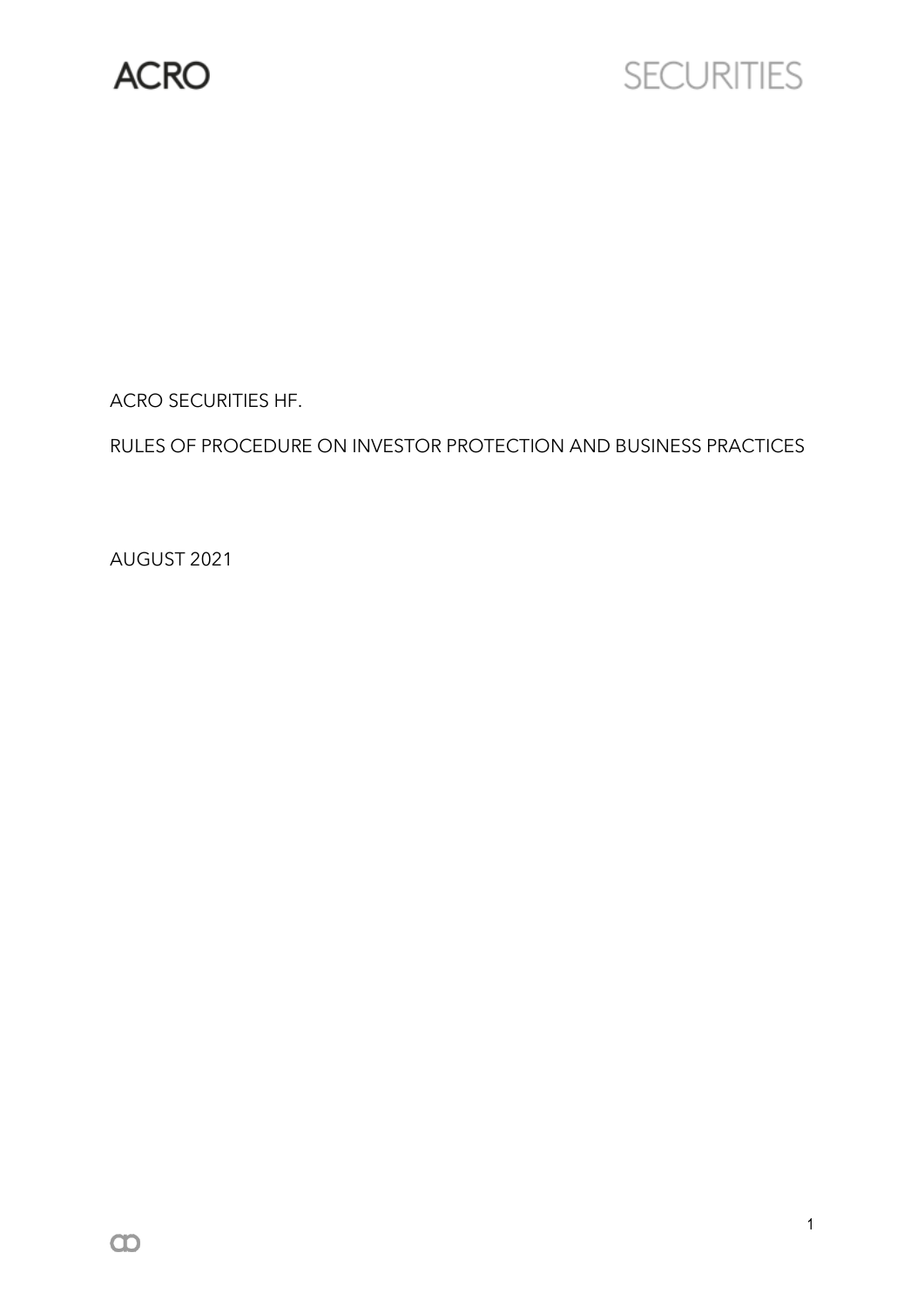## **RULES OF PROCEDURE ON INVESTOR PROTECTION AND BUSINESS PRACTICES**

# **AUGUST 2021**

# **I. DEFINITIONS AND SCOPE**

## **1. Definitions**

In these rules the terms below shall be defined as follows, except as otherwise noted in the passage in question.

*"Closely related party":* Parties who are linked to *"employees"* by family ties or where there is a direct interrelationship of financial interests:

- 1. The spouse, registered partner and co-habiting partner;
- 2. Children, foster children and stepchildren who are supported by the employee;
- 3. Any other relatives who have shared the household of an employee for at least one year on the date of a transaction;
- 4. A legal person who is under the control or management of an employee or a party pursuant to points 1-3 or a legal person in which such persons, pursuant to points 1-3 have significant interests at stake.<sup>1</sup>
- "Products": Products or services in the field of securities trading or intermediation in the access by customers to a new market or trading system for a consideration.
- *"Other work area":* The work area of another division, which is segregated from the division in which an employee works.
- *"Day-to-day employees":* Employees in an employment relationship with Icelandic Investors ltd. (hereinafter "The company"), i.e. employed persons.
- *"Owners of qualifying holdings":* Parties controlling a qualifying holding in The company as defined in the Act on financial undertakings No. 161/2002.
- *"Own trading":* A trade in a financial instrument effected by or on behalf of an employee of the company, where at least one of the following criteria are met:
- 1. The trade in question takes place outside the scope of the employee's work;
- 2. The trade is carried out for the account of any of the following persons:
- a. an employee of The company;
- b. any person with whom the employee of The company has a family relationship, or a person closely related to an employee of The company;
- c. a person whose relationship with the employee of The company is such that the latter has a direct or indirect material interest in the outcome of the trade, other than a fee or commission for the execution of the trade.
- *"Financial instrument":* A financial instrument as defined in the Act on securities transactions as amended at any time, currently Act No. 108/2007.
- *"Insider information":* Insider information as defined in the Act on securities transactions as current at any time, currently Act No. 108/2007.
- *"Employees":* Employees in the understanding of point 1 of the first paragraph of Article 2 of Regulation No. 995/2007, i.e.
- 1. A director, partner or equivalent person, manager or tied agent of a financial undertaking;

<sup>&</sup>lt;sup>1</sup> It should be noted that this point exceeds the direct requirement in point 2 of the first paragraph of Article 2 of Regulation No. 995/2007, but is linked to the requirements of subsection (b) (ii and iii) of point 4 in the first paragraph of Article 2 of the same regulation.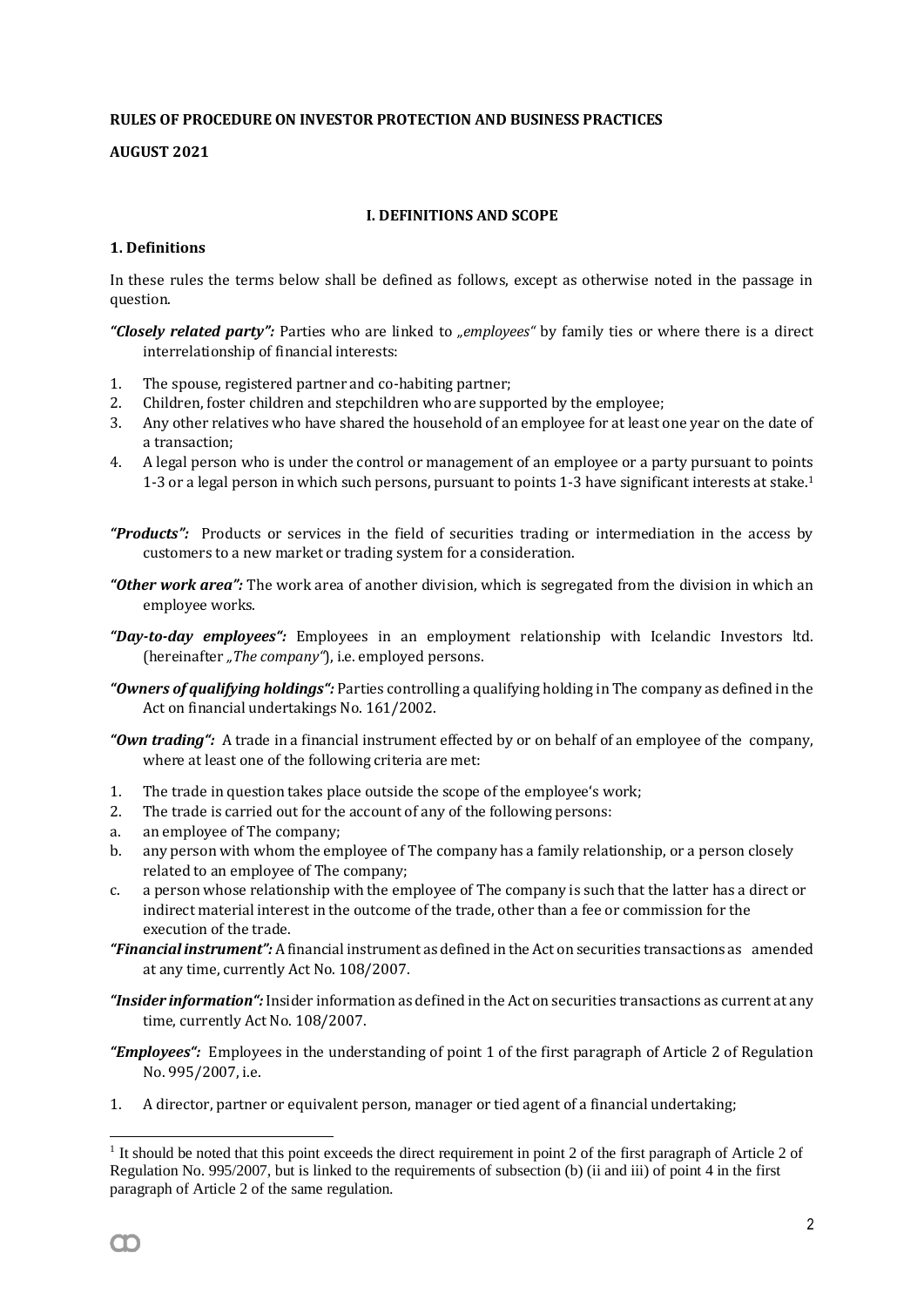- 2. A director, partner or equivalent person or manager of a tied agent of the financial undertaking;
- 3. An employee of the financial undertaking or of a tied agent of the undertaking, or any natural person whose services are placed under the control of the financial undertaking or a tied agent of the undertaking and who is involved in the provision by the undertaking of services in the area of securities transactions;
- 4. A natural person who is directly involved in the provision of services to the financial undertaking or to its tied agent under an outsourcing arrangement for the purpose of the provision by the undertaking of services in the area of securities transactions.
- *"Board members":* Natural persons who have been elected for service on the board of directors of The company or as alternate members of the board of directors of The company.
- *"Confidential information":* Any information, documents and data (regardless of medium or means of preservation) which relate to the operation or business activity of The company or financial or private affairs of The company's customers. Whether such data originate with employees, the board of directors, consultants, customers or partners of The company or other parties is of no relevance.
- *"Securities transactions":* Securities transactions as defined in the Act on securities transactions as current at any time, currently Act No. 108/2007.
- *"Rules of Procedure":* Rules of conduct, such as policies, processes, rules, rules of procedure, manuals, established by the board of directors or chief executive officer of The company.
- *"Substantial holding":* A holding of at least 10% of the total shares of a company.
- *"Sensitive information":* Information which is confidential information, not only externally but also internally within The company so that it needs to be kept within the division in question and not disclosed to employees of separate divisions except in accordance with a direct written decision of the chief executive officer. The disclosure of such information to other employees/consultants is permitted provided that the receipt of such information is a lawful, necessary and normal part of the work of the recipient.

## **2. Scope**

- 2.1. These rules are established in accordance with the third paragraph of Article 6 of Act No. 108/2007 on Securities Transactions. Their purpose is to ensure that the company's investor protection and business practices comply with the provisions of law.
- 2.2. In addition to these general rules on investor protection special rules have been established on various aspects of investor protection, such as rules on the classification of customers, rules on conflict of interests and best practices in the execution of trading instructions.
- 2.3. These Rules apply to all aspects of the company's business activities and all employees of the company. Furthermore, the provisions of Chapters VI, VII and VIII of these Rules also apply to persons with close relations to employees.

# **II. GENERAL PRINCIPLES OF BUSINESS PRACTICES AND INVESTOR PROTECTION**

## **3. Good business practices**

m

3.1. the company's business activities shall comply with proper and sound business procedures and practices in securities trading, with a view to ensuring the integrity of the financial market and customer interests.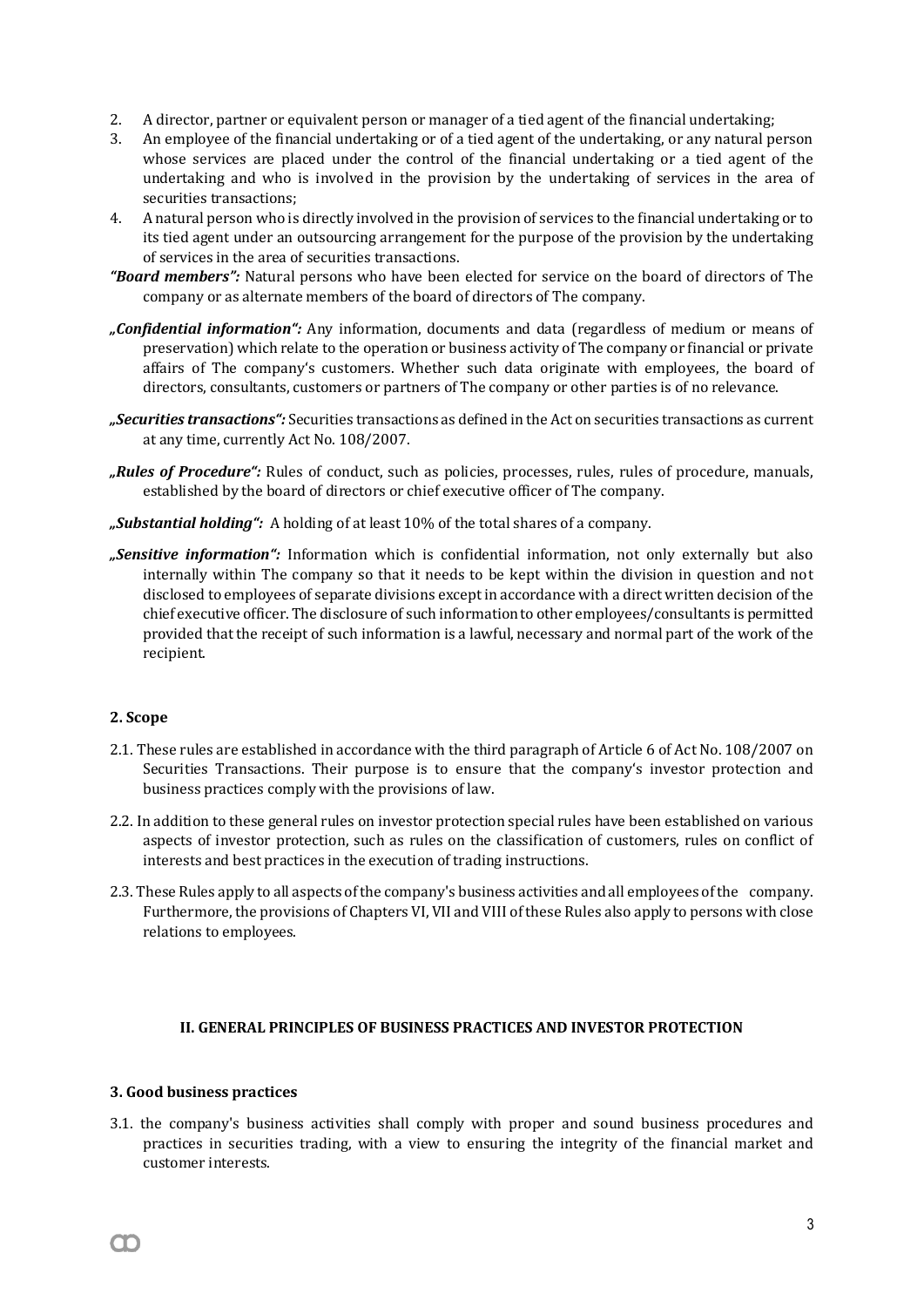## **4. Conflicts of interest**

4.1. Care shall be taken in the business activities of the company regarding any risk of conflict of interests, and measures shall be taken to prevent conflicts of interest from harming the interests of customers. To this end special rules of procedure shall always be in place on measures against conflicts of interests. In addition, these Rules include provisions intended to achieve the same objective, i.e. rules on the segregation of divisions, employee trading and proprietary trading by the company.

## **5. Provision of information to customers**

- 5.1. In accordance with the provisions of law the company's employees shall, as applicable, provide its customers with detailed information on the company itself, its services, the investment options available and the risks attached to such investment options so that customers can make informed investment decisions. Employees who are involved in the preparation and presentations of information are required to familiarise themselves with the requirements of law regarding disclosures.
- 5.2. The company shall inform customers beforehand of any fee charged by the company for its services.

# **6. New Products**

- 6.1. If the company plans to introduce a new product or service in securities trading or offer customers access to a new market or new trading system (together "new products) the company shall assess whether the new product is generally in compliance with the company's rules of procedure and appropriate for its customers.
- 6.2. The company shall ensure that the employees involved in the preparation, creation and presentation of new products intended for customers have sufficient knowledge to ensure that the product and information on the product comply with the requirements of law. The employees in question are required to seek the advice of the compliance officer regarding the development of new products.

## **7. Recording and preservation of data on transactions**

- 7.1. In accordance with the provisions of law written contracts shall be concluded with general investors and records shall be kept of contracts made with investors, the services provided or the trades in which the company acts as an intermediary.
- 7.2. Customers shall be sent information and statements on the execution of orders and services rendered in accordance with the provisions of law.
- 7.3. Data regarding transactions shall be preserved for a minimum of five years.
- 7.4. The chief executive officer may establish more specific rules on the implementation of this provision if needed.

## **8. Segregation of assets**

- 8.1. The company shall ensure that financial instruments and assets of customers in the custody of the company are kept securely segregated from the company's assets in accordance with the provisions of law.
- 8.2. The company is licensed to undertake the custody of financial instruments for customers.
- 8.3. The chief executive officer may establish more specific rules on implementing procedures if needed.

# **9. Customer classification**

9.1. The company classifies its customers in compliance with statutory conditions and have established special rules of procedure on the classification of customers.

# **10. Suitability of customers and appropriateness of financial services**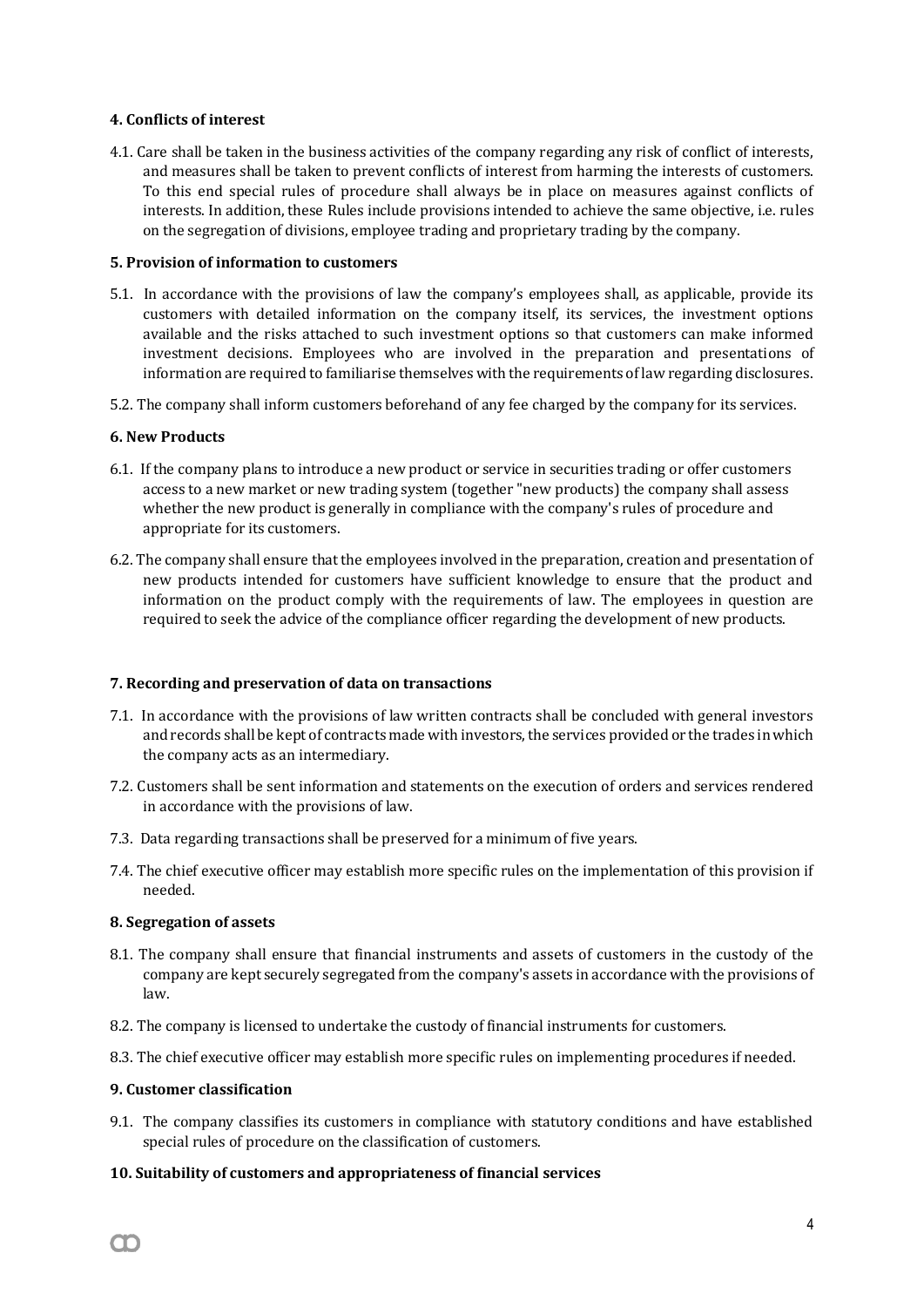- 10.1. Where the company provides investment advice to customers other than eligible counterparties, appropriate information shall be obtained from the customer in order to assess whether the customer is qualified to engage in the requested transactions. Steps shall be taken to verify whether the customer possesses the understanding, knowledge and experience to understand the risks attached to the securities and products in which he or she intends to invest. It shall also be ensured that advice provided by the company regarding investment options and risk takes account of the financial position and objectives of the customer. When a customer is a professional investor or eligible counterparty the company will assume that the customer possesses the experience and knowledge necessary to understand the risks involved in relation to the particular services or types of transaction or product in respect of which the customer is classified as a professional investor or an eligible counterparty and the customer is financially capable to bear all risk associated with his investment goals.
- 10.2. When the company provides services other than investment advice in securities trading care shall be taken that information is obtained in compliance with the requirements of law regarding the knowledge and experience of the customer in the relevant type of securities trading in order to assess whether the service or product is appropriate for the customer or whether the customer should be advised not to engage in the trading. No such information needs to be obtained regarding customers who are eligible counterparties. When a customer is a professional investor or eligible counterparty the company will assume that the customer possesses the experience and knowledge necessary to understand the risks involved in relation to the particular services or types of transaction or product in respect of which the customer is classified as a professional investor.
- 10.3. The company is not required to take measures pursuant to the first clause of paragraph 1 of this Article when the conditions of paragraph 4 of Article 16 of the Act on securities transactions No. 108/2007 are met.

# **11. Execution of orders and best practice**

11.1. In order to secure its customers' interests the company has established special procedural rules regarding best practices in the execution of trading orders.

# **12. Public investment advice**

- 12.1. In the event that the company provides investment advice, a written agreement with the customer shall always be made.
- 12.2. In the event that the company decides to provide public investment advice the company shall ensure that information is presented in accordance with the Rules on public investment advice (currently Rules No. 1013/2007).

## **13. Legal remedies of customers and processing of complaints**

- 13.1. The company shall provide information on its website regarding the legal remedies available to customers.
- 13.2. The company shall have in place special rules or processes regarding the handling of customer complaints.

# **III. SECURITY OF INFORMATION AND OF THE WORKPLACE**

# **14. Normal duty care of employees**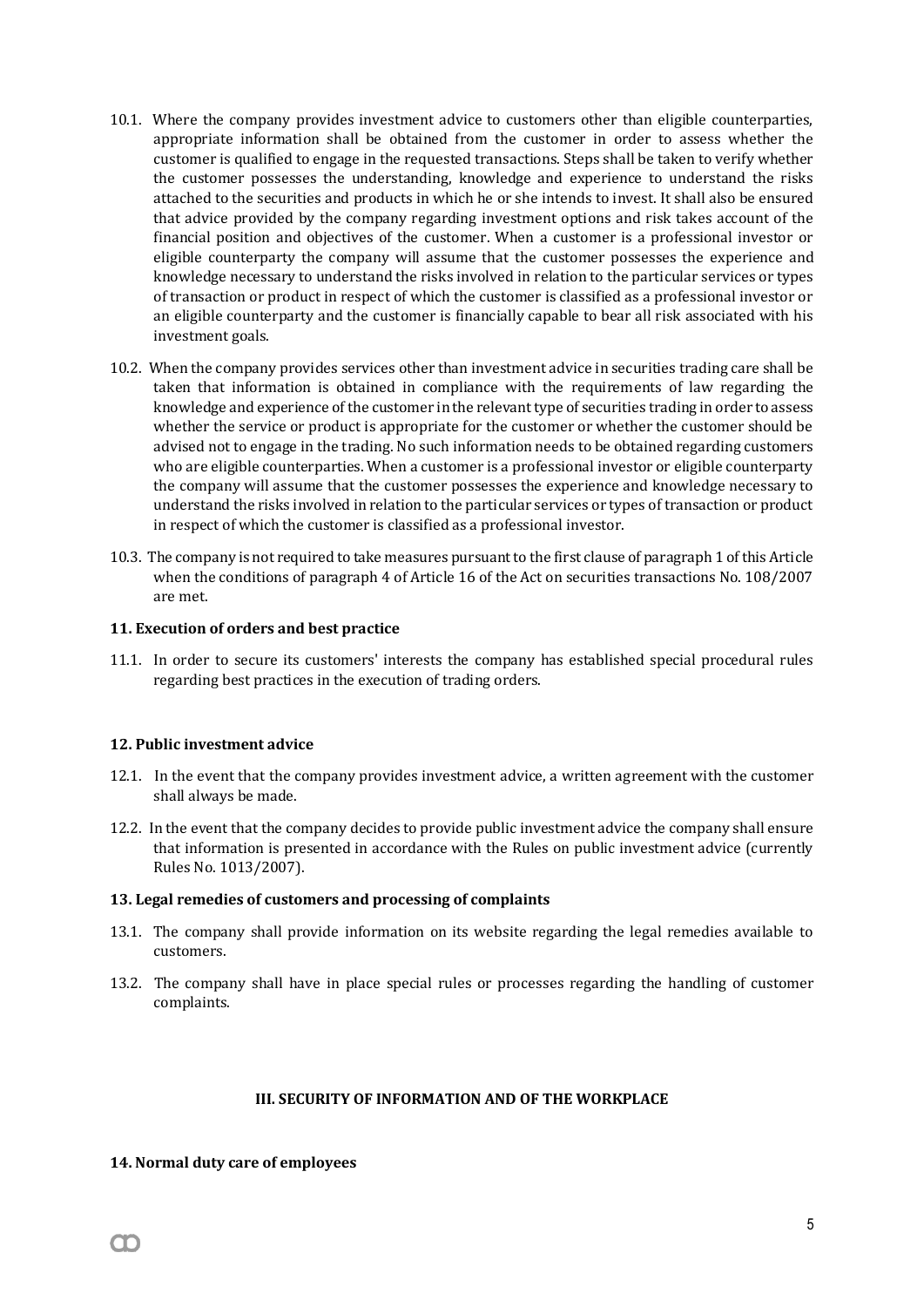- 14.1. Employees of the company are required to exercise care in the protection of information and preservation of security in the workplace. Employees are therefore required in general to contribute to compliance with the provisions of law and regulations on information security, e.g. regarding secrecy and the treatment of insider information.
- 14.2. In addition to the provisions of this Chapter the board of directors or chief executive officer may establish additional rules on the safeguarding of data and security in the workplace.

# **15. Access to business premises**

15.1. Access by external parties to the company's business premises shall be restricted. When an external party enters the company's business premises the employee granting the access shall accompany the party to the person within the company that the party in question is there to meet. The person receiving/meeting with the external party shall ensure that such party does not gain unauthorised access to confidential information and is responsible for accompanying such party to the exit on his or her departure.

# **16. Access to electronic documents**

- 16.1. Employees' computers and telephones shall be locked with a password. Passwords shall be changed regularly.
- 16.2. Access to electronic documents shall be controlled by adequate security measures, e.g. through the use of passwords, electronic identification and access definitions in databases. If passwords are used for access control, these must be sufficiently complex, and the access control so designed as to withstand any brute force attack. Employees are not permitted to write such passwords down on paper or in computer files. Employees shall only be granted access to access-controlled electronic data on a need-to-know basis.

# **17. Treatment of confidential information**

- 17.1. Confidential information, sensitive information and insider information shall be handled with care and confined to as restricted a group as possible. This means that an employee in possession of such information shall ensure that there is no unauthorised access to the information, including by other employees who do not need such access for their work.
- 17.2. Careful handling of information pursuant to paragraph 1 means that such information shall be safeguarded in locked storage or saved electronically using access constraints so that only those who are authorised to work with the information have access.
- 17.3. If employees are in doubt regarding the provision of information to other employees, they shall seek the advice of a supervisor or the compliance officer.
- 17.4. The handling of insider information is in other respects subject to the provisions of Chapter XIII of Act No. 108/2007 on securities transactions and rules and regulations established on the basis of that Act.

## **18. Viewing of confidential information**

18.1. If documents are labelled as "confidential" or if they purport to contain sensitive information or be subject to access restrictions employees shall take care not to view them unless they are certain that they are permitted access to the information. If they are in doubt, or if they have discovered such information in an unprotected state they shall inform the chief executive officer or compliance officer.

## **19. Clearing of work area**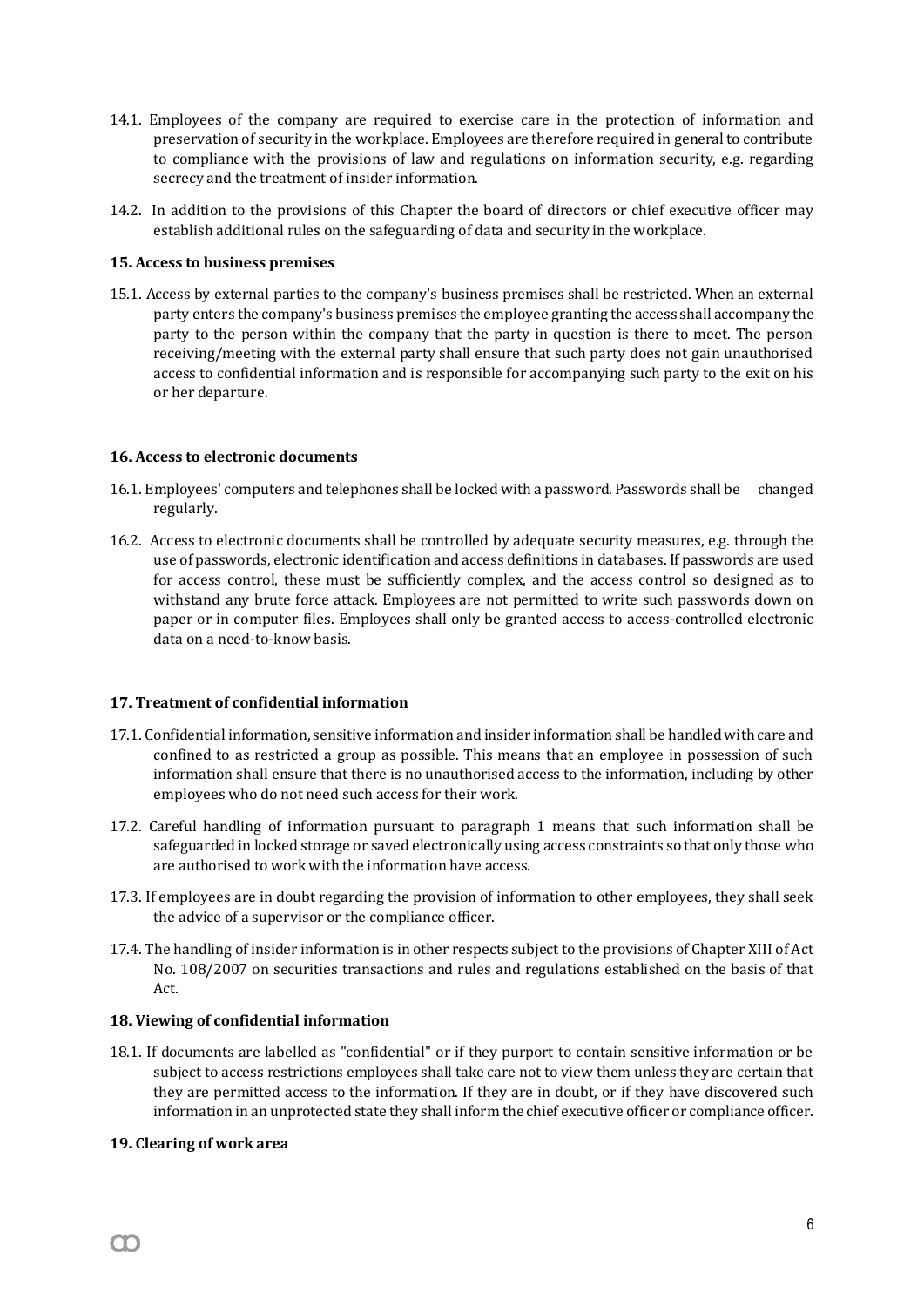- 19.1. Employees shall take care to clear the work area at the end of the day. The last person to leave a division, and the workplace, at the end of the working day shall ensure that enclosed work areas are locked, windows are closed (where the employee has access) and the security system activated before leaving the workplace.
- 19.2. Clearing the work area includes secure storage of working documents in accordance with their security requirements. Employees are also required to lock their computers. The same requirements apply if employees leave their workstations temporarily during the day.

# **IV. SEGREGATION OF DIVISIONS**

#### **20. General points in the segregation of divisions**

20.1. The provisions of this chapter on the segregation of divisions are intended to reduce the risk of conflicts of interests damaging customers' interests. Segregation means that the divisions of the company are separated as regards management, performance, communications and information systems. Special requirements may be made for enhanced segregation or exemptions granted from segregation as further provided in this chapter.

## **21. Meaning of segregation**

- 21.1. Segregation of management means that the chief executive officer appoints a separate manager for the work of the division in question.
- 21.2. Segregation of performance means that that a cost-accounting system is maintained within the company where income and expenses are divided among individual operating units based on the origin of the income and expenses. The chief executive officer is responsible for further details.
- 21.3. Segregation of information systems means that the employees of individual divisions do not have access to the electronic data of other divisions than their own.
- 21.4. Segregation of communications between divisions means the following:
	- 21.4.1. Divisions are segregated within the same premises and through access restrictions.
	- 21.4.2. Employees of segregated divisions shall keep out of each other's work areas. In the event that employees need to enter an "other work area" they shall notify the employees of the work area in advance so that confidential documents can be removed.
	- 21.4.3. Employees are required to take care that reasonable measures are taken to ensure that sensitive information is not carried between divisions.
	- 21.4.4. Special care shall be taken at consultation meetings, in lunch breaks or on other occasions where employees gather that sensitive information is not transmitted between divisions. Responsibility for implementation of these measures rests with the chief executive officer and division managers.
- 21.5. In other respects, employees are required to observe the provisions of law and the security rules established in Chapter III of these Rules.
- 21.6. Back-office work is outsourced, and market trading employees are prohibited from obtaining information from back office regarding the work of other divisions than their own. The service provider to which the back-office operations are outsourced will ensure a clear segregation of employees and divisions of the company in consultation with the company. If employees require such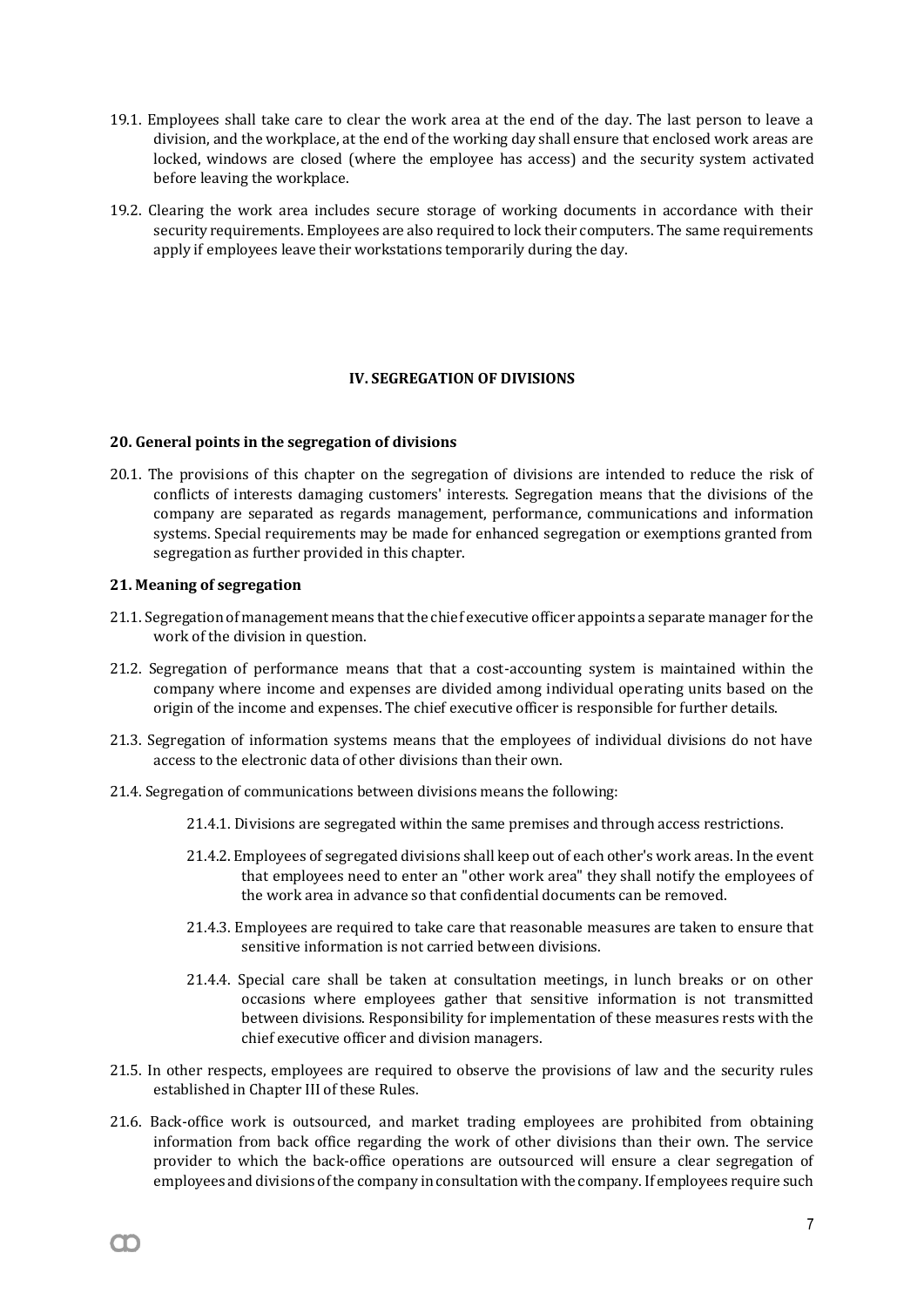information (from another division) they shall consult the chief executive officer. Persons charged with risk management, internal audit, compliance or legal work are permitted to obtain information from the back office for the purposes of their work.

## **22. Work of employees in other divisions**

- 22.1. Employees of individual divisions shall not work in other divisions which are segregated from their own divisions except with the consent of the compliance officer. The consent of the compliance officer shall be obtained in advance and shall always be temporary (time of work). The compliance officer shall keep records of the tasks of the employee in question in the other division, the reasons that the employee is working in another division and what measures have been taken to reduce the risk that "sensitive information" is passed between divisions. If the time of work needs to be extended the consent of the compliance officer shall be obtained again and the compliance officer shall record his/her consent together with appropriate information.
- 22.2. Where there are plans for an employee to perform tasks in another division pursuant to paragraph 1 along with tasks in his or her regular division, the compliance officer is responsible, in deciding on whether to grant permission, for assessing whether it is possible to take adequate measures to mitigate the risk of conflicts of interest.
- 22.3. The chief executive officer may give instructions on a collaborative project between divisions with the consent of the compliance officer, such consent to be granted in the same manner as provided for in paragraph 1, mutatis mutandis.

# **V. PROPRIETARY TRADING**

## **23. General rules on proprietary trading**

- 23.1. The company does not trade for its own account in the understanding of point (e) of paragraph 1 of Act No. 161/2002 on financial undertakings, i.e. proprietary trading through its trading book.
- 23.2. However, the company is permitted to invest in financial instruments outside the trading book for the purposes of investing its own funds. The provisions of this Chapter apply to such investments by the company.

## **24. General principles regarding proprietary trading**

- 24.1. When the company invests in financial instruments for the purposes of its own funds care shall be taken to ensure that such trading does not conflict with customers' interests. The chief executive officer is required in particular to establish that this is not the case and to obtain the permission of the compliance officer in accordance with the provisions of Article 36 of these Rules. The compliance officer shall record information on such trading in accordance with the provisions of Article 39 of these Rules.
- 24.2. If The company itself handles the brokerage of such proprietary trading the trade shall be conducted on an arm's length basis with the exception that the company will not pay to itself a commission. The trading slip shall note that the company was the counterparty "for its own account".

## 25. Disclosure of "substantial interests"

25.1. Day-to-day employees of the company who are engaged in securities services shall be informed by the Chief Executive Offer of all proprietary trading by the company which have the effect that the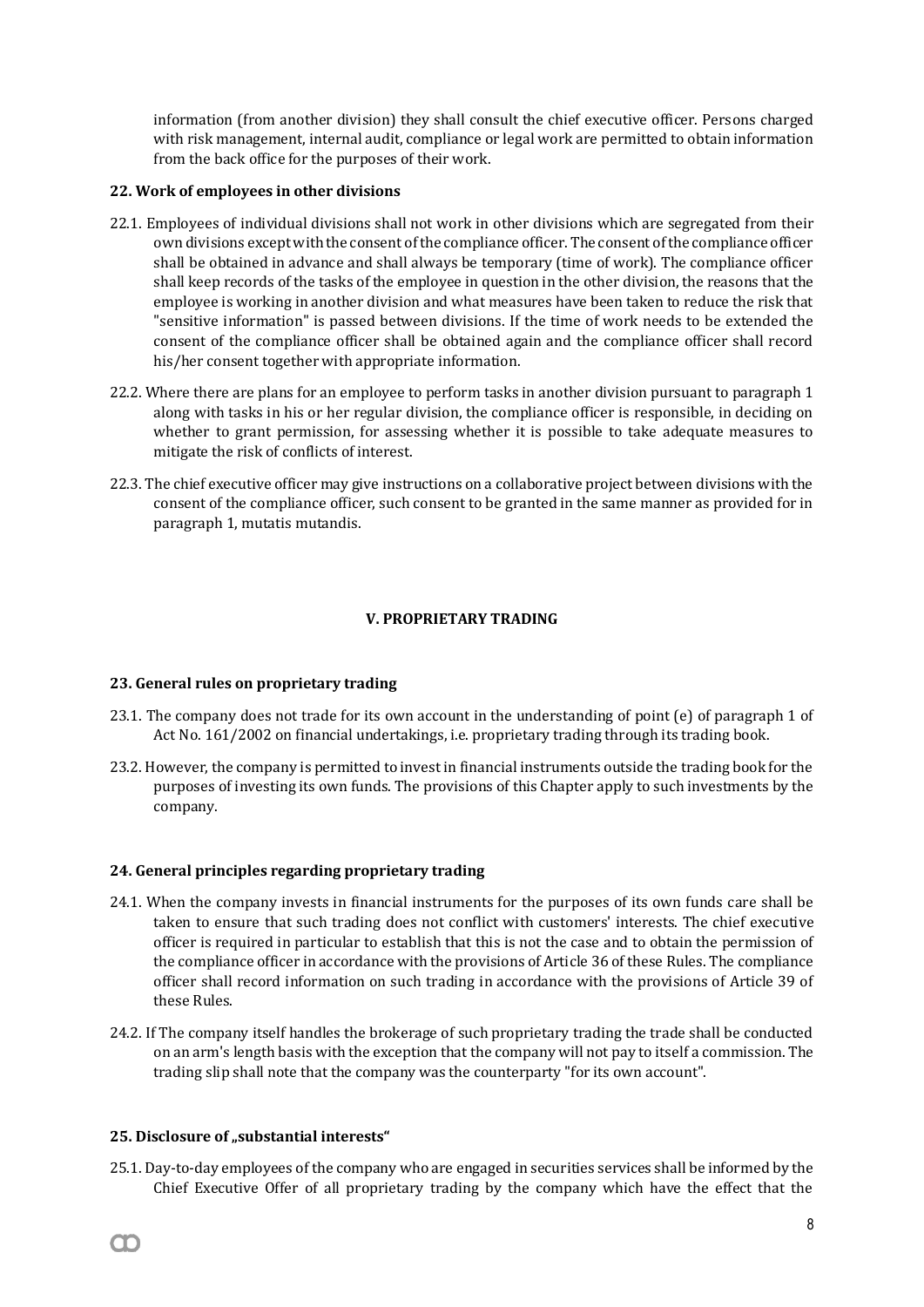company has "substantial interests" regarding certain financial instruments or issuers of financial instruments.

- 25.2. In cases where the company has "substantial interests" the company's day-to-day employees are required to inform customers of such circumstances before the company undertakes securities services relating to such financial instruments.
- 25.3. "Substantial interests" refers to a substantial holding in a company (i.e. a 10% holding and/or voting rights) or a substantial value of financial instruments in relation to the company's equity (i.e. 20% of equity). The chief executive officer will assess whether such substantial interests are at stake in other circumstances.

# **VI. TRADING IN FINANCIAL INSTRUMENTS FOR THEIR OWN ACCOUNT BY BOARD MEMBERS AND OWNERS OF QUALIFYING HOLDINGS**

#### **26. General rules on trading by The company's board members**

- 26.1. Board members (including alternate members) are required to exercise care in their trading in financial instruments for their own account. In particular they are required to take care that such trading does not prejudice the company's credibility,
- 26.2. Trading in financial instruments for own account in this Chapter refers to trading by board members personally and parties which are closely related to a board member.

#### **27. Restrictions on trading or involvement in trading**

- 27.1. A board member or closely related person shall not engage in trading in financial instruments when:
	- 27.1.1. the person in question is prohibited from entering into the trade under the Act on securities transactions, for instance as a result of the rules on insider trading.
	- 27.1.2. the trade involves abuse or improper use or disclosure of confidential information relating to customers or their trading.
	- 27.1.3. the trading conflicts or is likely to conflict with the company's obligations under the Act on securities transactions.
- 27.2. A board member or closely related person shall not supply to other parties' information, provide advice or assist in entering into a trade, except as expressly permitted by law, if such conduct:
	- 27.2.1. would fall within the scope of Section 27.1 in the case of the board member.
	- 27.2.2. would conflict with the provisions on handling information relating to investment research pursuant to points (a) and (b) of paragraph 2 of Article 23 of Regulation No. 995/2007, cf. Article 10 of the same Regulation.
	- 27.2.3. would constitute misuse of information relating to unexecuted instructions from a customer, cf. paragraph 3 of Article 47 of Regulation No. 995/2007.

## **28. Information to closely related persons**

28.1. Board members shall inform closely related persons of their obligations pursuant to these Rules. Such provision of information shall take place at the outset of service on the board of directors and on reelection to the board. Board members shall confirm to the compliance officer that their closely related persons have been informed in accordance with the above.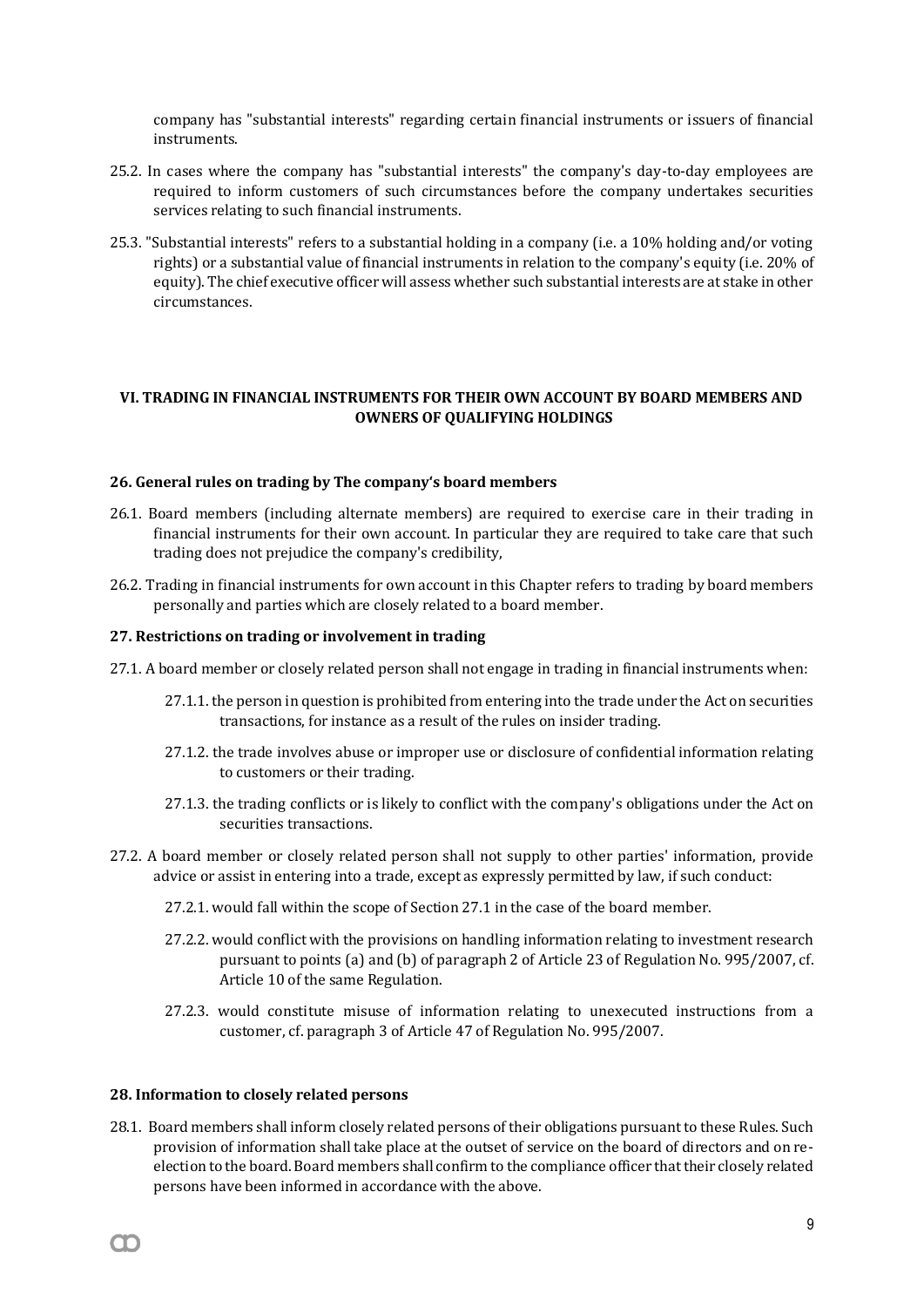## **29. Notifications to the compliance officer and recording of trades**

- 29.1. Board members of the company shall inform the compliance officer of any trades in financial instruments for their own account which have the result that a board member will acquire a substantial holding, or increase or decrease such holding, no later than 24 hours after the trade has taken place. Similarly, and within the same time limits, board members shall inform the compliance officer of similar trading by closely related persons.
- 29.2. The compliance officer shall maintain records of trading by board members and their closely related persons pursuant to Section 29.1. The records shall include information on the identity of the board member or closely related person who engaged in the trade, the date of the trade, the type of financial instrument involved and further details and the transaction value.
- 29.3. If the compliance officer is of the opinion that a trade by a board member or closely related persons may violate the law or the company's Rules of Procedure the officer shall take appropriate measures.

# **30. Special requirement of due care**

- 30.1. If board members have received information on individual trades in accordance with the provisions of the board's rules of conduct, board members shall show special care if they engage in trading for their own account in financial instruments which are connected with such trades. Board members shall in such circumstances always take care that such trading is not liable to cause conflict of interests and/or likely to prejudice the credibility of the company, see also Article 27 of these Rules. The same applies to trading in the same financial instruments by parties who are closely related to board members. If a board member is in doubt as to whether it is appropriate to trade in financial instruments under this section the board member shall consult the compliance officer.
- 30.2. The compliance officer shall maintain records of queries/consultations of board members under this section and the advice given by the compliance officer regarding the trades.

## **31. Intermediation by the company and business terms**

31.1. If the company undertakes intermediation on behalf of board members with regard to trading in financial instruments for their own account, such trading shall be conducted on the same conditions and terms as in the case of comparable customers, e.g. as regards the execution of the trade and the commission amount.

# **32. Other parties falling within the scope of this Chapter**

32.1. The provisions of this Chapter and requirements of board members and their closely related persons apply also to trading by owners of qualifying holdings in the company and their closely related persons. If owners of qualified holdings in the company (or owners of legal entities owning qualified holdings) are also employed by the company, the provisions of Chapter VII. shall apply to their trading for own account.

# **VII. TRADING BY DAY-TO-DAY EMPLOYEES AND OTHERS IN FINANCIAL INSTRUMENTS FOR THEIR OWN ACCOUNT**

## **33. General prohibition of trading by day-to-day employees**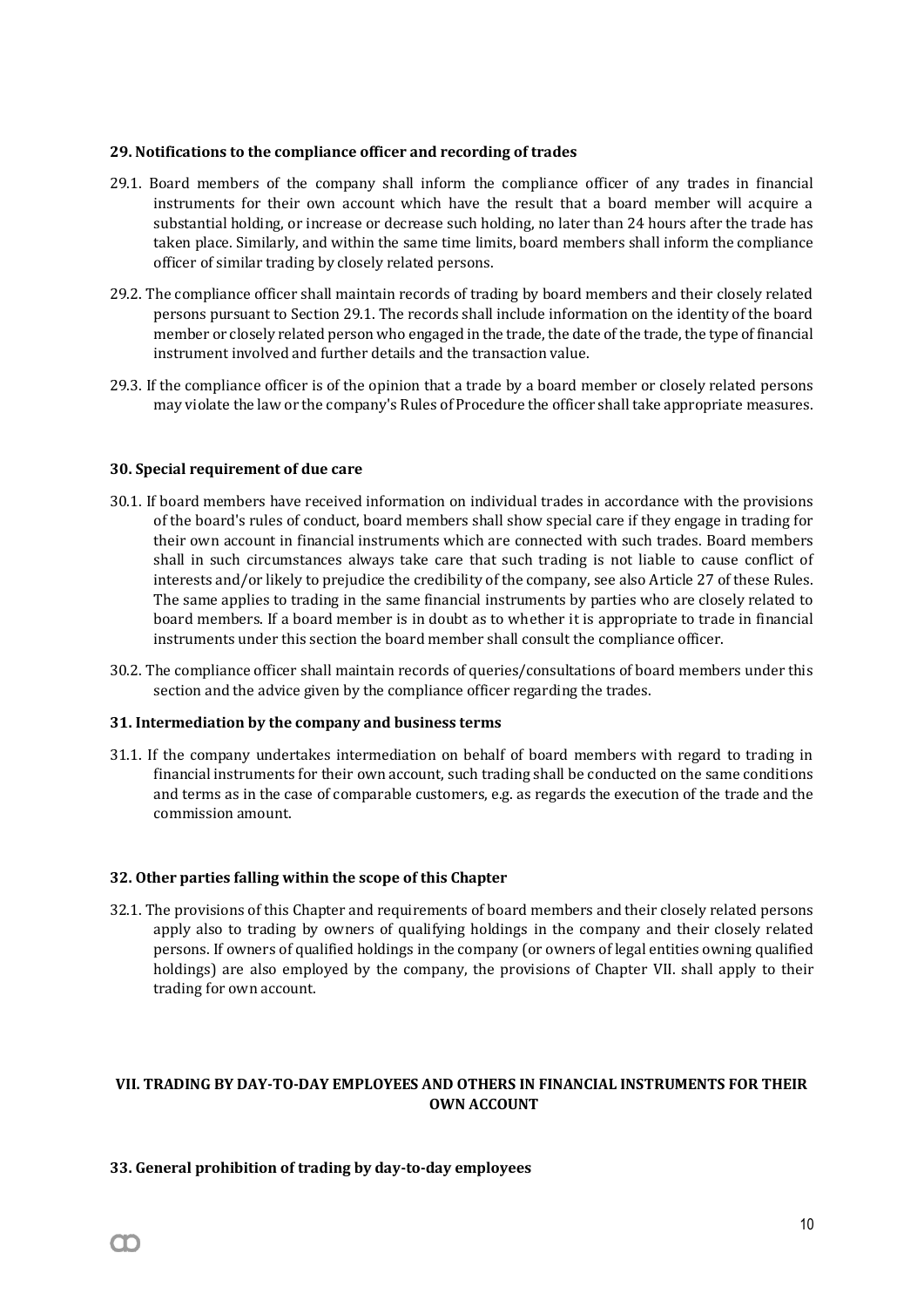- 33.1. Day-to-day employees of the company and their closely related persons are in general prohibited from trading in financial instruments except in compliance with the exceptions and conditions of this Chapter. Trading in financial instruments for own account in this Chapter refers to trading by dayto-day employees personally and their closely related persons.
- 33.2. The provisions of this Chapter do not apply to trading by employees in shares in the company; such trading is permitted without the approval of the compliance officer. However, the compliance officer shall be notified of such trades within two days from their occurrence and the compliance officer shall record them in accordance with Article 39 of these Rules.
- 33.3. Day-to-day employees and their closely related persons are prohibited from involvement in trades for their own account in any manner other than directly, e.g. through participation in investment groups (clubs) or other similar associations which have the purpose of joint participation in investments.

# **34. General due care and cases of doubt**

- 34.1. The exercise of due care is required where day-to-day employees of the company and their related parties are permitted to engage in trading for their own account. In particular it must be ascertained that such trading does not prejudice the company's credibility,
- 34.2. Day-to-day employees are required to observe the substantive provisions of Article 27 of these Rules regarding restrictions on trading and involvement in trading.
- 34.3. In the event of any doubt regarding the compliance of a prospective trade with these Rules employees shall seek the opinion of the compliance officer.

## **35. Information to closely related persons**

35.1. Day-to-day employees shall inform their closely related persons of their obligations pursuant to these Rules. Such provision of information shall take place at the outset of employment. Day-to-day employees shall confirm to the compliance officer that their closely related persons have been informed of the above.

## **36. Exceptions from the prohibition of trading for own account**

- 36.1. Day-to-day employees and their closely related persons are permitted to trade in financial instruments for their own account in the following circumstances:
	- 36.1.1. Personal trades effected under a discretionary portfolio management service where there is no prior communication in connection with the transaction between the portfolio manager and the person in question or closely related persons, as applicable;
	- 36.1.2. Personal trades in units in collective undertakings, investment funds or funds for professional investors that comply with the conditions of Act No. 128/2011 on undertakings for collective investment in transferable securities (UCITS) and investment funds, provided that the individual in question, or a closely related person, is not involved in the management of that undertaking;
	- 36.1.3. Personal trades with registered foreign stocks.

- 36.1.4. The spouse of an employee or, as applicable, other closely related persons, are permitted to engage in trading in financial instruments as a part of their normal business, provided that the compliance officer has been informed in advance of the business;
- 36.1.5. In the case of a general take-over offer or merger relating to financial instruments held by the person in question;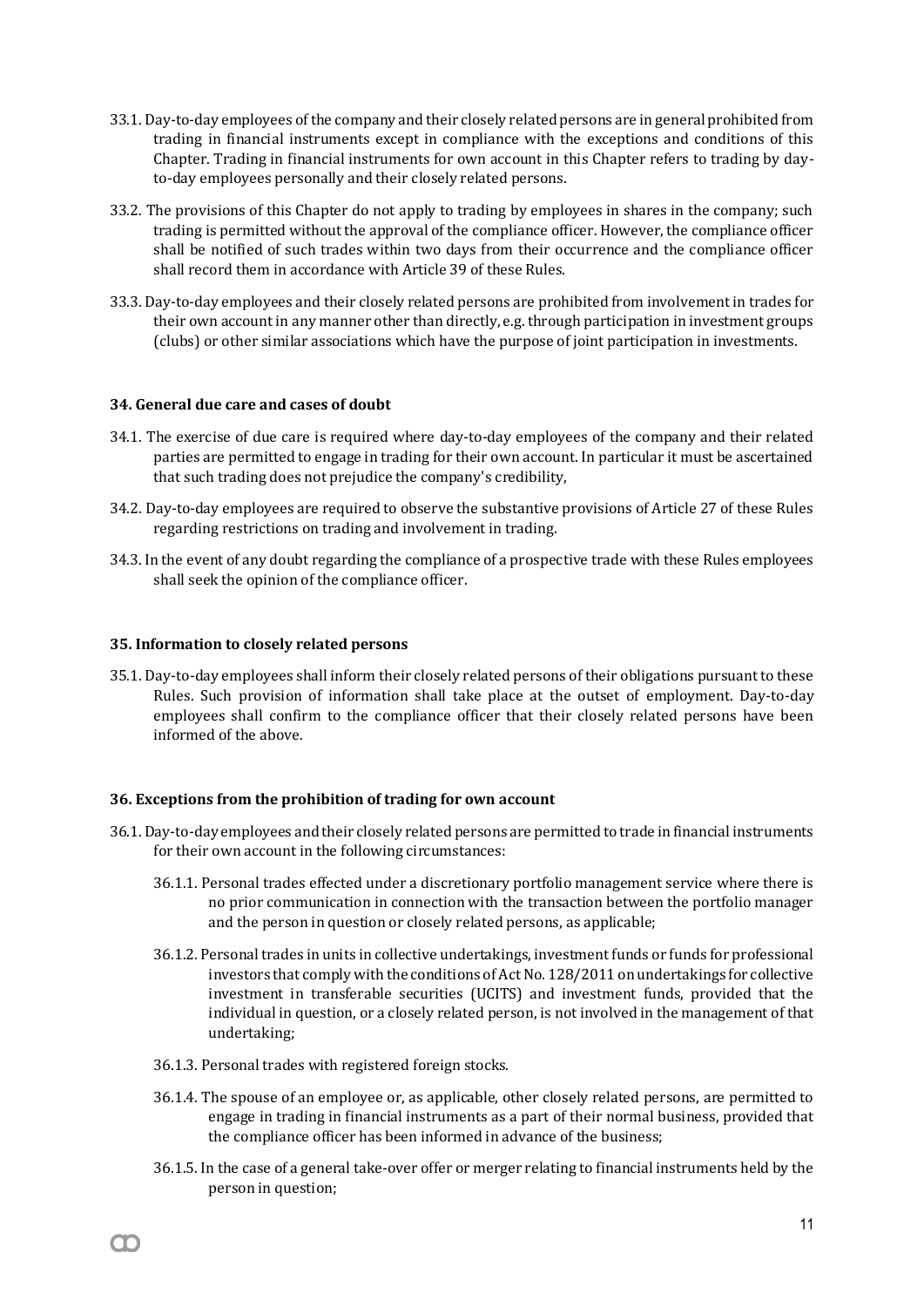- 36.1.6. In the case of the exercise of a right of first refusal on the increase of the share capital of a company where the person in question is a shareholder, but only with respect to a right of first refusal in proportion to own holdings (i.e. not increased rights of first refusal to the extent that other shareholders do not exercise their rights);
- 36.1.7. Where the person in question has inherited a financial instrument, received it as a gift, as payment in the sale of real estate or chattels, or financial instruments that were owned by the person in question at the start of employment of a day-to-day employee at the company;
- 36.1.8. When a reasoned application for permission to engage in a trade has been approved by the chief executive officer or by the board of directors in the case of the chief executive officer, and the compliance officer, cf. Article 37 above; Any decision regarding approval should take into account that the trade does not have the appearance of a short-term position-taking.

# **37. Notifications to the compliance officer regarding trades**

- 37.1. Day-to-day employees shall inform the compliance officer of any prospective trading in a financial instrument for their own account (notification of intended trade). The notification may be sent by email.
- 37.2. The notification should include the following:
	- 37.2.1. The name of the day-to-day employee and closely related persons in the case of a trade by such person.
	- 37.2.2. Which financial instruments are intended for acquisition/sale, units/nominal value and trade price, provided such information are available at that moment.
	- 37.2.3. What exceptional circumstances provide the occasion for derogation from the general principle regarding a blanket prohibition of trading by day-to-day employees of the company, if the request for trade is based on Article 36.1.7.
- 37.3. Day-to-day employees and their closely related persons are not permitted to engage in trading except with the consent of the compliance officer. If the trade does not take place on the same date as the consent of the compliance officer the consent shall lapse; however, the compliance officer may permit a longer time in the case of financial instruments which are not traded in a regulated market. Notwithstanding the permission of the compliance officer, trades and their compliance with law and the company's Rules of procedure are the responsibility of the employee in question.
- 37.4. Day-to-day employees are required to inform the compliance officer when a trade for their own account in a financial instrument has taken place (notification of executed trade). Notifications of executed trades shall cite the earlier notice and confirm that the trade has been executed in all respects in accordance with that notice. Such notice of executed trade may be given by e-mail.
- 37.5. An employee need not report trades falling within the scope of the first three points of Article 36 of these Rules (asset management or UCITS unit certificates). An employee needs only at the outset of employment, or on any change in the employment of his/her spouse, notify the compliance officer of his/her intention to take advantage of the exemption from disclosure requirements regarding the business activity of the spouse, cf. point three of Article 36. In such cases the compliance officer shall assess whether there is reason for supplementary measures regarding the work of the spouse of a day-to-day employee.

## **38. Denial of execution of trades**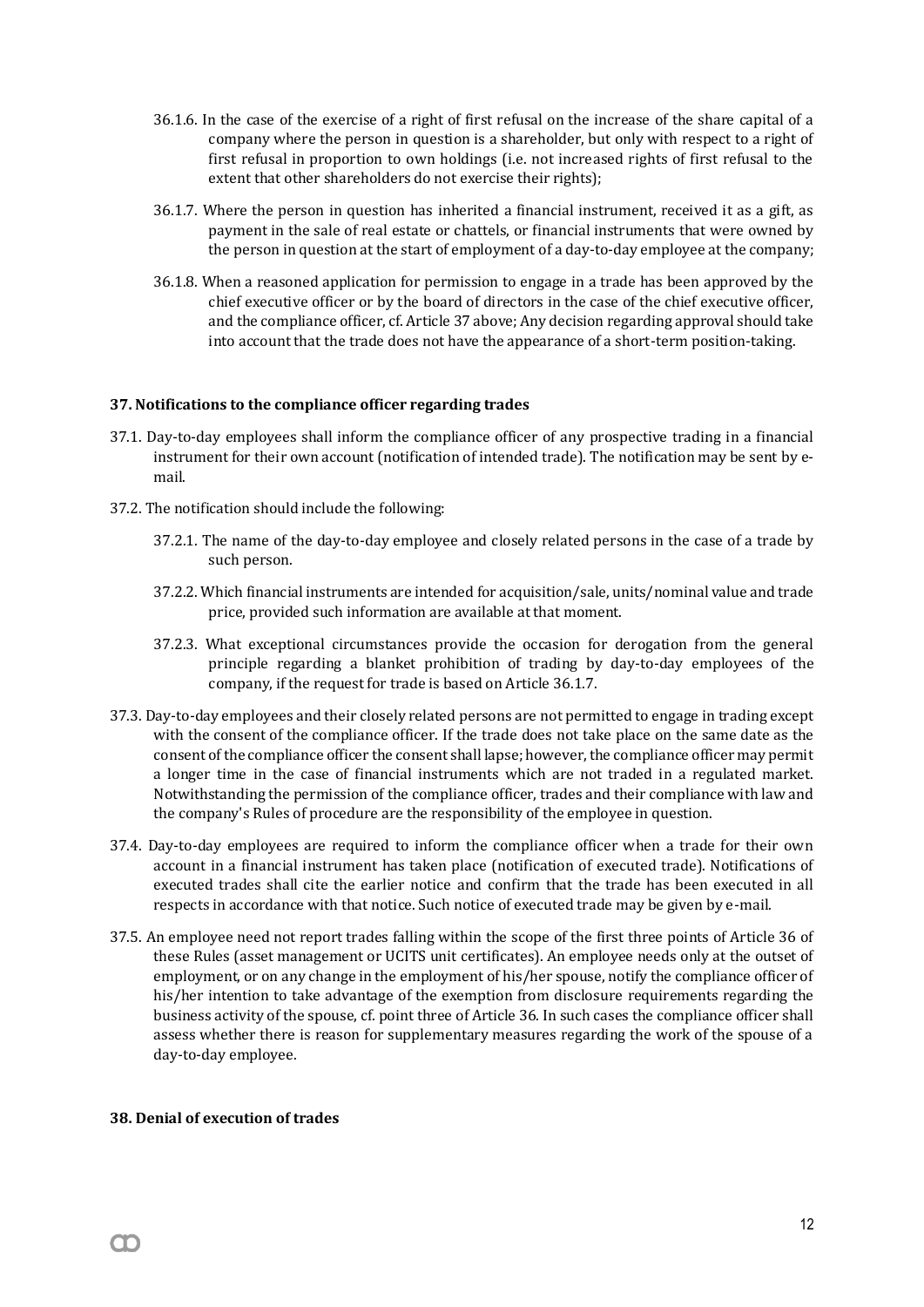38.1. The compliance officer may prohibit trades without reasoning or time limits or attach conditions to a consent to trading. The employee understands that the denial of the compliance officer may constitute price-forming information which may not be used in any manner.

# **39. Recording of trades and information on holdings of financial instruments**

39.1. The compliance officer shall maintain a record of trades in financial instruments made by day-to-day employees and their closely related persons for their own account. The records shall include information on the identity of the employee or closely related person who engaged in the trade, the date of the trade, the type of financial instrument involved and further details and the transaction value.

# **40. Authorisation for reversals of trades**

- 40.1. The compliance officer may require the cancellation or reversal of a trade made by a day-today employee or a closely related person if the compliance officer believes that it should not have taken place, e.g. if it is not in compliance with the law or the company's Rules of procedure. Employees and their closely related persons are required to comply with such a request and provide the necessary assistance for such cancellation or reversal to take effect.
- 40.2. An employee or closely related person shall bear the cost or loss of any such cancellation or reversal. If such cancellation or reversal results in a profit the employee or closely related person is required to allow such profit to accrue to the company.

## **41. Intermediation by the company in trades and business terms**

- 41.1. Trades of day-to-day employees and their closely related persons shall take place through the intermediation of the company unless the compliance officer permits otherwise. The consent of the compliance officer shall specify the reasons for the consent.
- 41.2. When the company intermediates in the trade of a day-to-day employee or a closely related person such trade shall be executed by another party than the employee in question. The employee executing the trade shall verify that the consent of the compliance officer has been obtained.
- 41.3. Trades by day-to-day employees and their closely related persons shall take place on the same conditions and terms that apply to the company's best customers, e.g. as regards the execution of the trade and the amount of the commission, as decided by the chief executive officer.

## **42. Violation of laws and Rules of procedure**

42.1. If the compliance officer is of the opinion that a trade under this Chapter may violate the law or the company's Rules of procedure the officer shall take appropriate measures.

## **43. Others that fall under the rules of this chapter**

- 43.1 The provisions of this chapter and demands to day-to-day employees and closely related parties also apply regarding business with the following persons and their closely related parties:
	- 43.1.1 Employees of tied agents of the company, that work under the control of the financial institution and play a part in providing The company's service in regard to trading.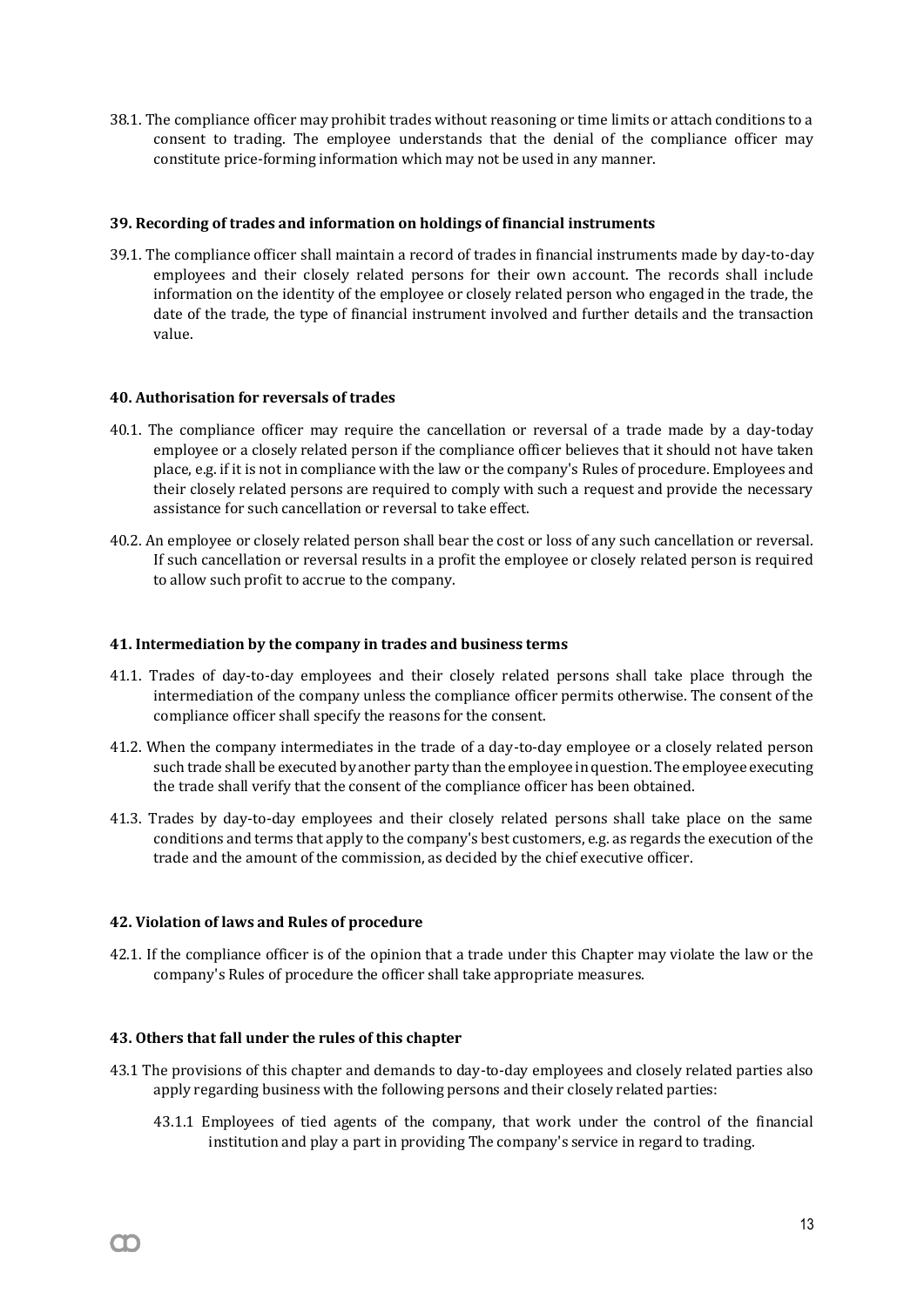43.1.2 Individuals who in a direct way provide a service to the company or tied agents of the company on the grounds of a outsourcing contract in regard to trading.

# **VIII. OTHER TRANSACTIONS BETWEEN THE COMPANY ON THE ONE HAND AND DAY-TO-DAY EMPLOYEES OR BOARD MEMBERS ON THE OTHER HAND**

#### **44. Transactions with board members, the chief executive officer and key employees**

- 44.1. Requests for business submitted by board members and undertakings that they represent shall be submitted to the board of directors of the company for approval or denial except as otherwise provided in the rules of conduct of the board, cf. paragraph 2 of Article 55 of Act No. 161/2002. The same applies to parties closely related to board members in the understanding of the Act on financial undertakings (currently as defined in Point 1 of paragraph 1 of Act No. 161/2002).
- 44.2. Agreements made by the company with the chief executive officer regarding loans, guarantees, options or similar dealings are subject to the approval of the board of directors. Any decision to such effect shall be recorded in the minutes of the board and notified specifically to the Financial Supervisory Authority. The same applies to parties closely related to the chief executive officer in the understanding of the Act on financial undertakings (currently as defined in Point 1 of paragraph 1 of Act No. 161/2002).
- 44.3. The chief executive officer and key employees, as defined in item 8, paragraph 1 of article 1. a. in Act no 161/2002, shall not enjoy special terms in excess of terms offered to other customers in similar trades, cf. Section 41.3.
- 44.4. Credit to board members, the chief executive officer or key employees shall be granted only against sound guarantees as provided in Article 5 of the Rules of the Financial Supervisory Authority No. 162/2011. The amount of credit to board members, the chief executive officer or key employees shall not exceed 1% of the company's capital base or ISK 100,000,000, whichever is lower.
- 44.5. Business transactions of the company with the board of directors, chief executive officer and key employees are subject to the Rules of the Financial Supervisory Authority No. 162/2011.

# **45. Business transactions with day-to-day employees other than the chief executive officer and key employees**

45.1. If the company engages in business other than trading in financial instruments with day-to-day employees or their closely related persons such business shall, to the extent possible, be subject to the same rules as business with regular customers in similar business transactions, cf. Section 41.3.

# **IX. SERVICE ON THE BOARD OF DIRECTORS AND OTHER FUNCTIONS OF DAY-TO-DAY EMPLOYEES OUTSIDE THE COMPANY**

#### **46. Service on boards of directors, external work or other participation in business activities**

 $\infty$ 

46.1. Day-to-day employees of the company are not permitted to serve on the boards of directors of business enterprises or accept wages or any other consideration from other parties or participate in business activities in any other manner except with the permission of the CEO. In the case of the CEO the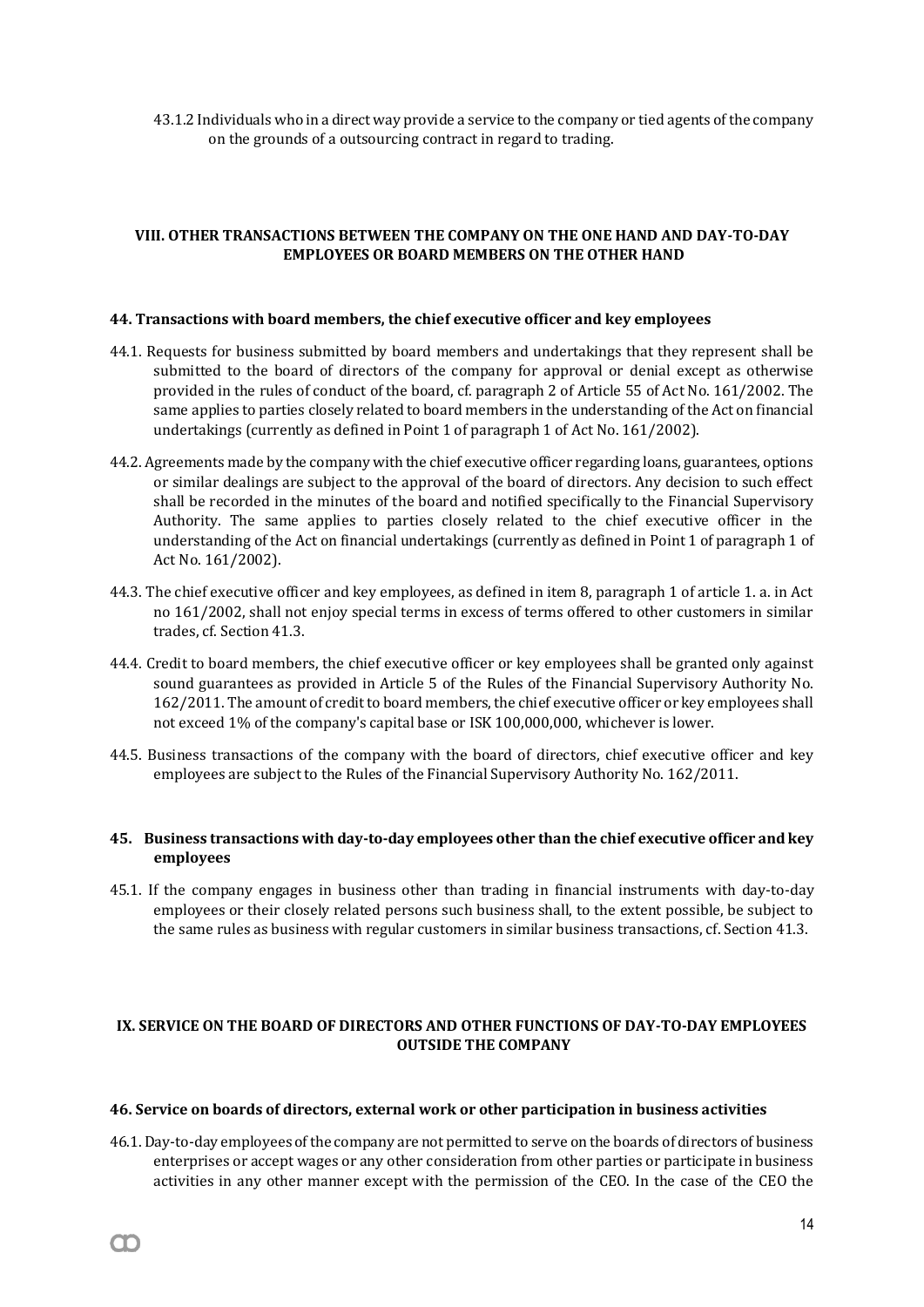permission of the board of directors of the company is required. A shareholding in a company, regardless of corporate form, constitutes participation in an enterprise, except in the case of an insignificant holding which does not entail direct influence on the management of the company.

- 46.2. Participation by day-do-day employees in business activities shall be permitted only if the participation is considered to be compatible with the work of the employee for the company, and day-to-day employees shall provide any information on the prospective business activity that the chief executive officer and, as applicable, the board of directors consider necessary to assess whether the participation in a business activity should be permitted.
- 46.3. On taking up employment a day-to-day employee shall provide information regarding any service on any board of directors, extra work or other participation in business activities and, as appropriate, request permission pursuant to the first paragraph.
- 46.4. On granting permission pursuant to the first paragraph account shall be taken, among other things, of whether the participation is compatible with the work of the day-to-day employee or whether there is a risk that the participation will disrupt his/her work or prejudice the credibility of the company.

# **47. Service on boards of directors of subsidiaries or associated companies**

47.1. Day-to-day employees are permitted to work for and serve on the boards of subsidiaries and associated companies as decided by the board of directors of the company. Any such decision shall take account of the possibility of conflict of interests.

# **48. Withdrawal and end of service on a board of directors or participation in business activities**

48.1. If the chief executive officer sees reason to do so any permission granted for participation may be withdrawn. The day-do-day employee in question is required to respond to the withdrawal in an appropriate manner in line with its substance. In the case of the chief executive officer the decision on withdrawal shall be made by the board of directors.

# **49. Records of service on boards of directors**

m

- 49.1. The chief executive officer, or the board of directors in the case of the chief executive officer, shall notify the compliance officer of any permission granted or withdrawn for service on a board of directors or participation in business activities. The compliance officer shall also be informed of any termination of service on a board of directors by other means than a withdrawal.
- 49.2. The compliance officer shall maintain a record of permission granted for service on boards of directors and other participation in business activities. The name of the employee shall be recorded, his/her ID number and the nature of the business of the company in question. In addition, the role of the employee with the company in question, any specific conditions for the permission (if applicable) and the date of the permission shall be noted. Also, information shall be recorded of the withdrawal or end of service on a board of directors or participation in other business activity.
- 49.3. The annual report of the compliance officer shall include an account of the employees who are permitted to serve on an external board of directors or participate in a business activity and the nature of the activity.

# **X. COMPLIANCE**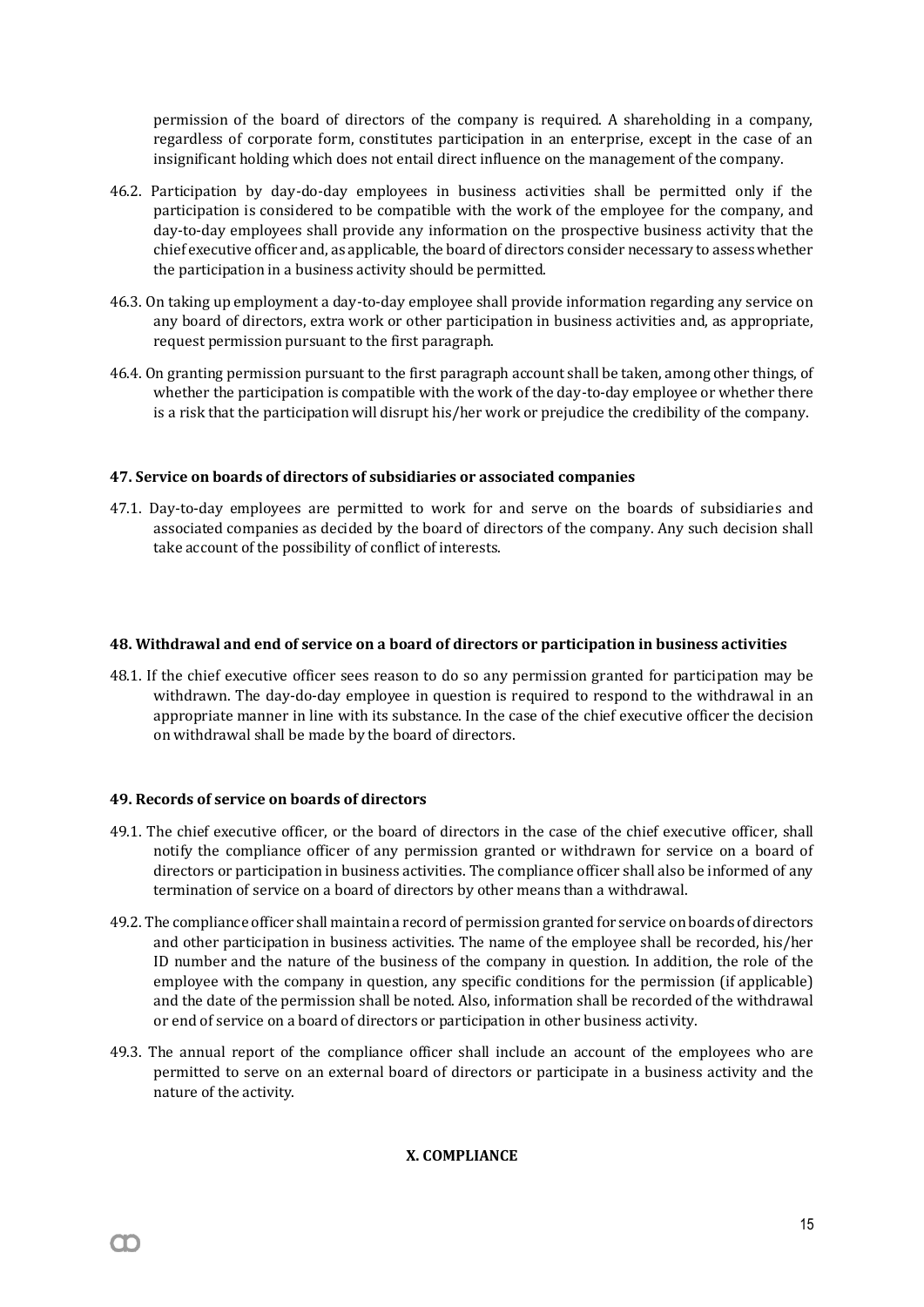#### **50. Appointment and position of compliance officer**

- 50.1. The board of directors of the company is responsible for the good order of the company's compliance and shall regularly assess and review the effectiveness of the compliance policy, arrangements and procedures.
- 50.2. The compliance officer shall normally be appointed by the board of directors of the company for a term of at least 12 months. The board shall also appoint a deputy compliance officer. The Financial Supervisory Authority shall be notified of the appointment and termination of employment of the compliance officer and deputy compliance officer.
- 50.3. The board of directors shall issue terms of reference for the compliance officer or, as appropriate, enter into a contract on outsourcing the compliance officer's functions. The terms of reference (or contract, as applicable) shall be reviewed following the appearance of the annual report of the compliance officer and re-issued with any necessary changes, e.g. in light of the risk factors noted in the compliance officer's report.
- 50.4. The position of the compliance officer in the company's organisation chart shall secure his/her independence from the divisions in the company falling under his/her surveillance
- 50.5. The work of the compliance officer shall be subject to the surveillance of the company's internal auditor.

#### **51. Role of the compliance officer**

- 51.1. The compliance officer shall ensure that the company establishes and maintains appropriate procedures to analyse the risk of deficiencies in its business activities and minimise such risk. The tasks of the compliance officer include:
	- 51.1.1. supervising the implementation of these Rules and other procedural rules of the company, as provided in such rules;
	- 51.1.2. assessing the measures of the company to minimise the risk of deficiencies in its business activities.
	- 51.1.3. reviewing, on a regular basis, whether information intended for customers is in compliance with the provisions of law;
	- 51.1.4. maintaining a register of transactions entered into by employees and board members in accordance with these Rules;
	- 51.1.5. maintaining a record of day-to-day employees working across boundaries of segregated divisions;
	- 51.1.6. presenting these Rules and other applicable procedural rules to new employees, in addition to obtaining their written confirmation that they have read the rules;
	- 51.1.7. supervising the training and presentation within the company regarding the rules on compliance that apply to the company's activities.
	- 51.1.8. maintaining records of the service by day-to-day employees on boards of directors and their participation in business activities;
	- 51.1.9. receiving complaints from customers and directing them into the proper channels in accordance with the company's procedures and monitoring their process.
	- 51.1.10. receiving information from employees of suspicions of possible violations of the Act on securities transactions or procedural rules;
	- 51.1.11. oversee client classifications.
	- 51.1.12. maintain a correspondence log.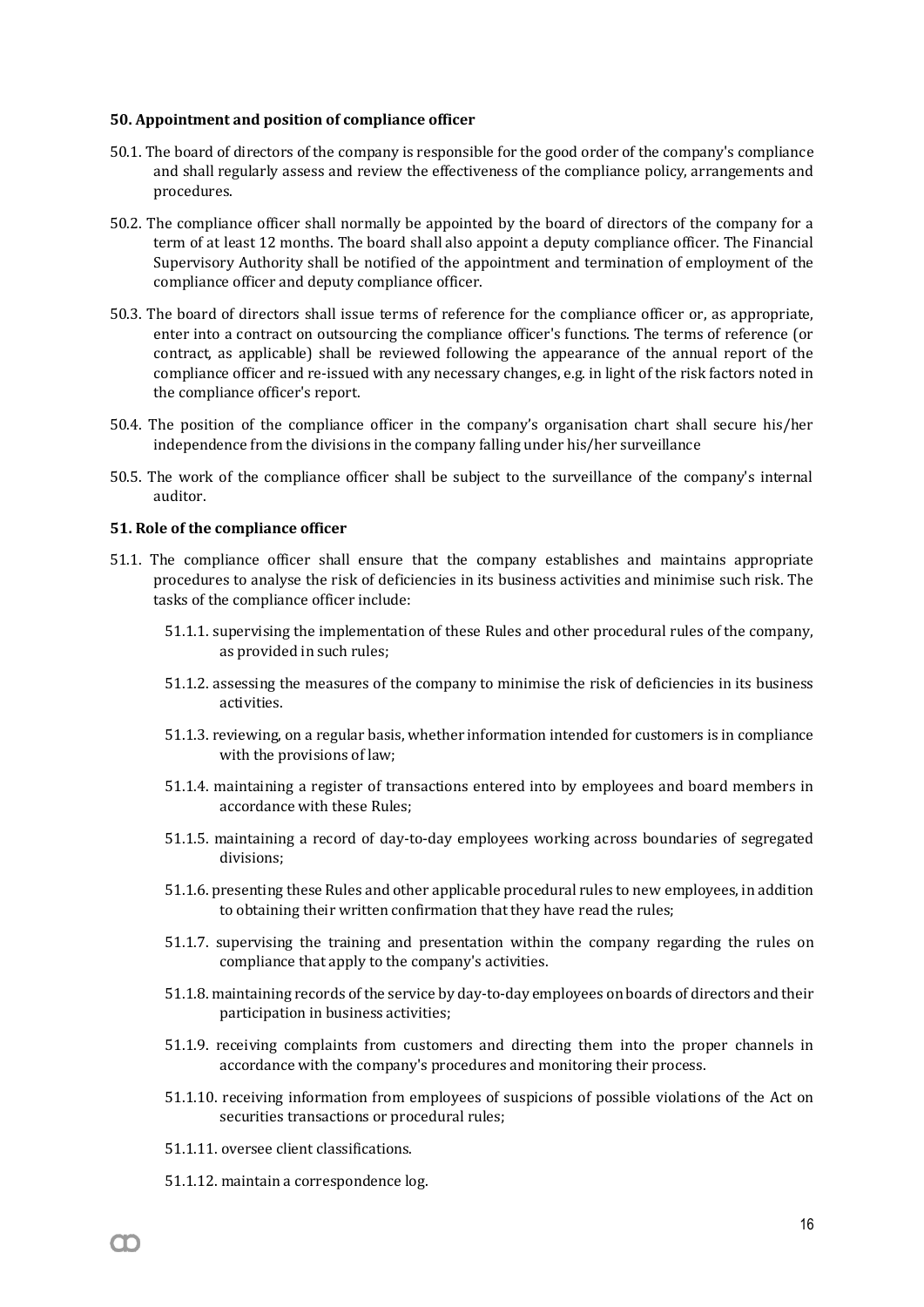51.1.13. any other tasks specifically assigned to the compliance officer by the company's board of directors.

## **52. Access to Information**

- 52.1. The compliance officer shall have access to all information relating to the business activities of the company that he/she regards as necessary for his/her work. Employees of the company and service providers are required to supply to the compliance officer as promptly as possible any information he/she may request. Also, employees and service providers are required to assist the compliance officer in obtaining any necessary information on request.
- 52.2. The compliance officer shall have access to any meetings within the company if he/she sees reason to attend for the purposes of his/her work and may request meetings for the purpose of discussing specific matters.
- 52.3. The chief executive officer of the company is required to ensure that the compliance officer receives timely information on those aspects of the company's business that he/she is required to supervise, especially on the occurrence of any changes.
- 52.4. If the compliance officer believes that his/her access to information is impeded he/she shall, as applicable, inform the board of directors and internal auditor.

## **53. Reporting by the compliance officer**

- 53.1. The compliance officer shall annually submit to the board of directors a written report on his/her work and the enforcement of these Rules and other rules that the compliance officer is required to supervise.
- 53.2. The report of the compliance officer shall, at a minimum, address the following matters:
	- 53.2.1. The situation and framework of compliance.
	- 53.2.2. Training of day-to-day employees.
	- 53.2.3. Independent investigations conducted by the compliance officer.
	- 53.2.4. Trading in financial instruments by persons who are under obligation to report and instances where proposed trading was prohibited.
	- 53.2.5. Deviations, complaints or other occasions for comment and/or exercise of the compliance officer's disciplinary powers.
	- 53.2.6. Communications with the Financial Supervisory Authority and stock exchange.
	- 53.2.7. Any other matters that are subject to reporting according to law or administrative orders.
	- 53.2.8. Comments and recommendations for corrective action.
	- 53.2.9. Identification of risk factors in the work of the company regarding compliance.
- 53.3. The compliance officer shall provide an account of his/her report at a meeting of the board of directors and the board shall adopt a position regarding the comments and risk factors identified in the report. The position adopted by the board of directors shall be noted in the minutes and/or included in the terms of reference of the compliance officer as amended pursuant to the report.
- 53.4. Where there is reason to do so, the compliance officer may send to the supervisors of individual operating units a report containing the discussion and comments of the compliance officer regarding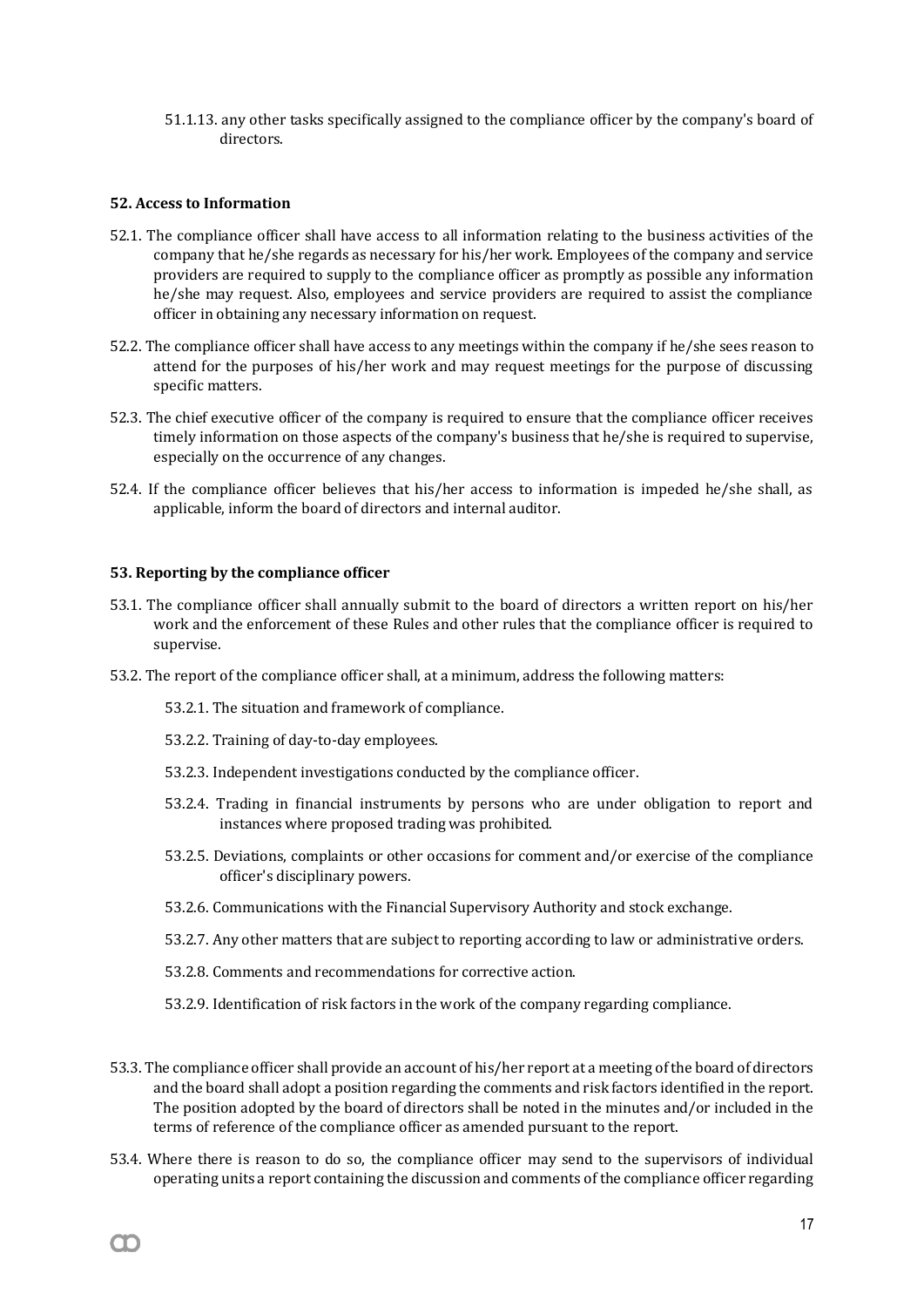the work of the unit. Also, the compliance officer may arrange meetings with the parties in question together with the chief executive officer to present to them the pertinent matters in his/her annual report to the board of directors of the company. The compliance officer shall maintain a record of such meetings.

## **54. Powers of the compliance officer and enforcement**

m

- 54.1. The compliance officer may require corrective actions or comment on the working procedures of individual employees as necessary regarding deficiencies in the enforcement of law or the company's Rules of procedure.
- 54.2. The compliance officer may require corrective actions from operating units within the company in the event of any deficiencies in the activities of the units in question.
- 54.3. The compliance officer may also require the updating, renewal or restating of the appropriateness of customers through amended procedural rules if the compliance officer is of the opinion that any law is being violated.
- 54.4. The compliance officer may stop the disclosure of certain information to customers if he/she believes it to be false, misleading or inconsistent with the company's procedural rules.
- 54.5. The compliance officer may stop the offering of products intended for customers if he/she believes them or their offering to customers to be inconsistent with the law or procedural rules.
- 54.6. The compliance officer may intervene in individual trades on the grounds of risk of conflict of interests, e.g. by stopping a trade.
- 54.7. The compliance officer shall follow up his/her comments to ensure that the company takes the necessary corrective action. He/she is authorised to request that a competent party inform him/her of the corrective action taken.
- 54.8. The compliance officer shall maintain records of measures pursuant to this provision.

## **55. Responses to possible violations of the law, these Rules or other procedural rules**

- 55.1. The compliance officer shall, whenever he/she sees reason to do so, inform the chief executive officer or board of directors of any matters that he/she considers necessary for those parties to be aware of.
- 55.2. If the compliance officer has any suspicion of serious violations of the law or the Rules of procedure of the company, he/she shall notify the chief executive officer. If the matter concerns the chief executive officer, the compliance officer shall inform the chairman of the board of directors of his/her suspicion. The compliance officer shall maintain a record of such notifications.
- 55.3. The chief executive officer or board of directors, as applicable, shall decide on the process of comments made by the compliance officer pursuant to paragraphs 1 and 2. If no response is made to the requirements of the compliance officer for corrective actions following a serious violation he/she shall notify the Financial Supervisory Authority.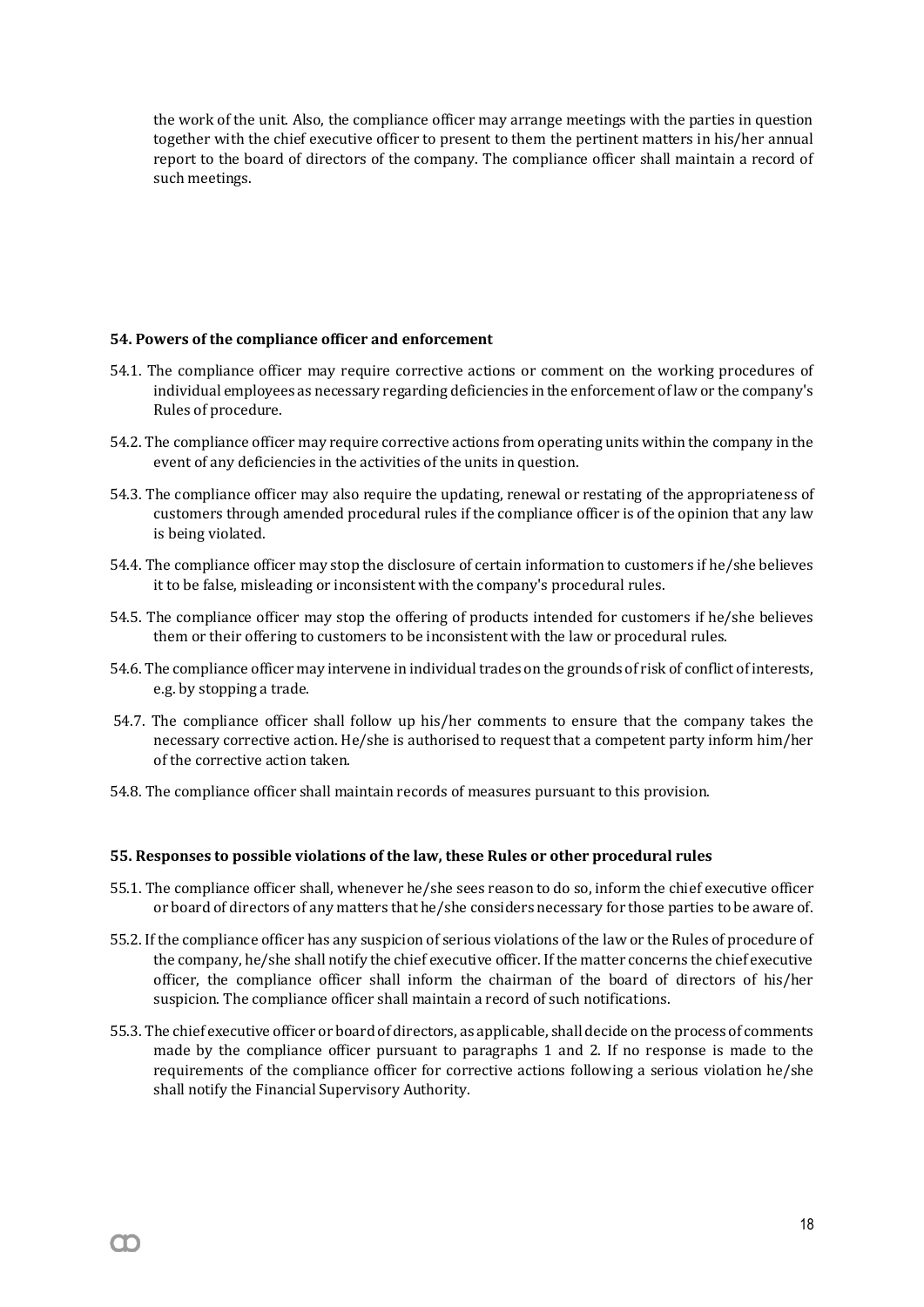# **XI. PROVISION OF INFORMATION AND PENALTIES**

## **56. Presentation of the substance of the Rules**

56.1. The compliance officer shall ensure that the employees of the company are informed of their duties pursuant to these Rulers and that they receive a copy of the Rules. The compliance officer shall obtain confirmation of the above, either in writing or by e-mail.

## **57. Provision of information by employees**

- 57.1. Employees are required to provide the chief executive officer or compliance officer with any necessary information relating to the observance of these Rules. The chief executive officer shall provide such information to the board of directors or compliance officer.
- 57.2. A day-to-day employee shall, on commencement of employment (and subsequently on request), inform the compliance officer of his/her holdings, and those of closely related parties, in financial instruments, as applicable on a form supplied by the compliance officer.

#### **58. Reporting requirements of employees**

58.1. Violations of law or these Rules, whether by customers or employees of the company, shall be reported to the compliance officer and chief executive officer of the company, or the chairman of the board of directors where a matter relates to the chief executive officer.

#### **59. Specific duty to report to the Financial Supervisory Authority**

59.1. The company is always required to report to the Financial Supervisory Authority any suspicion of market abuse or insider fraud. In the event of any suspicion by employees of such violations they shall notify the compliance officer and chief executive officer, who are responsible for notifying the authorities if the suspicion is not cleared up. Information on such notifications and their fate shall be recorded. Employees shall be aware of the importance of confidentiality regarding such suspicions and the compliance officer shall remind them of this importance.

#### **60. Penalties for violations of the law or rules**

- 60.1. Violations of the law or these Rules may be subject to reprimands or dismissal and any criminal conduct may be reported to the authorities. In the event of serious or repeated violations of law or these Rules the compliance officer shall notify the Financial Supervisory Authority.
- 60.2. The company is permitted to reverse any trades that violate these rules. If such a trade is not reversed the employee in question is required to return any profit made from a trade that violates these Rules; such profit shall accrue to the company.